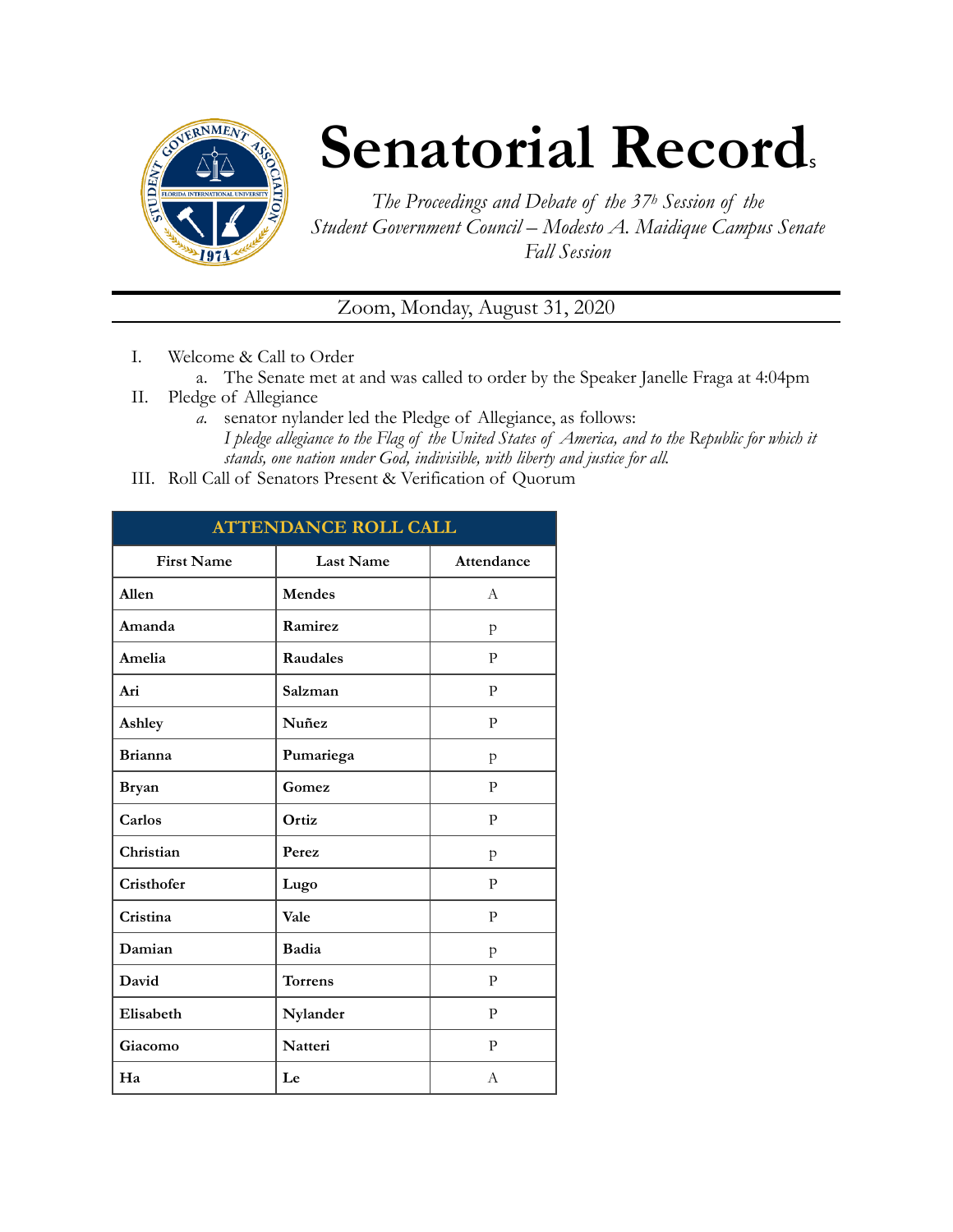| Hiba                  | Khalil         | $\mathbf{P}$                        |
|-----------------------|----------------|-------------------------------------|
| Isabela               | Llop           | $\mathbf{P}$                        |
| Ivette                | <b>Borges</b>  | $\mathbf{P}$                        |
| <b>James</b>          | Magee          | $\mathbf{P}$                        |
| Janelle               | Fraga          | ${\bf P}$                           |
| Jocelyn               | Correa         | p                                   |
| Jordan Morejon        | Castelli       | А                                   |
| Julio                 | <b>Burgos</b>  | $\mathbf{P}$                        |
| Kamila                | Fernandez      | p                                   |
| Karla Sofia           | Perez          | p                                   |
| Kristina              | Kuhdiakova     | P                                   |
| Marilyn               | Gonzalez       | $\mathbf{P}$                        |
| Nicholas              | Pastrana       | ${\bf P}$                           |
| Nitya                 | Ramalingam     | $\mathbf{P}$                        |
| Rafael                | Vasquez        | $\mathbf{P}$                        |
| Salma                 | Atassi         | ${\bf P}$                           |
| Sandro                | <b>Alvarez</b> | ${\bf P}$                           |
| Sergio                | <b>Reyes</b>   | a                                   |
| Shahnawaz             | Rafi           | a                                   |
| Sophonie              | Rosier         | А                                   |
| <b>VACANT</b>         | <b>VACANT</b>  |                                     |
| <b>VACANT</b>         | <b>VACANT</b>  |                                     |
| <b>SENATE SEATS</b>   | 37             |                                     |
| <b>VACANT SEATS</b>   | $\overline{2}$ |                                     |
| <b>SENATORS</b>       |                | <b>QUORUM</b><br><b>ESTABLISHED</b> |
| <b>PRESENT</b>        | 31             |                                     |
| <b>AMT FOR QUORUM</b> | 18             |                                     |

IV. Approval of the Minutes from August 24, 2020

- a. senator mylander moves to approve minutes from last senate, senator macgee seconds, motion passes.
- V. Adoption of the Agenda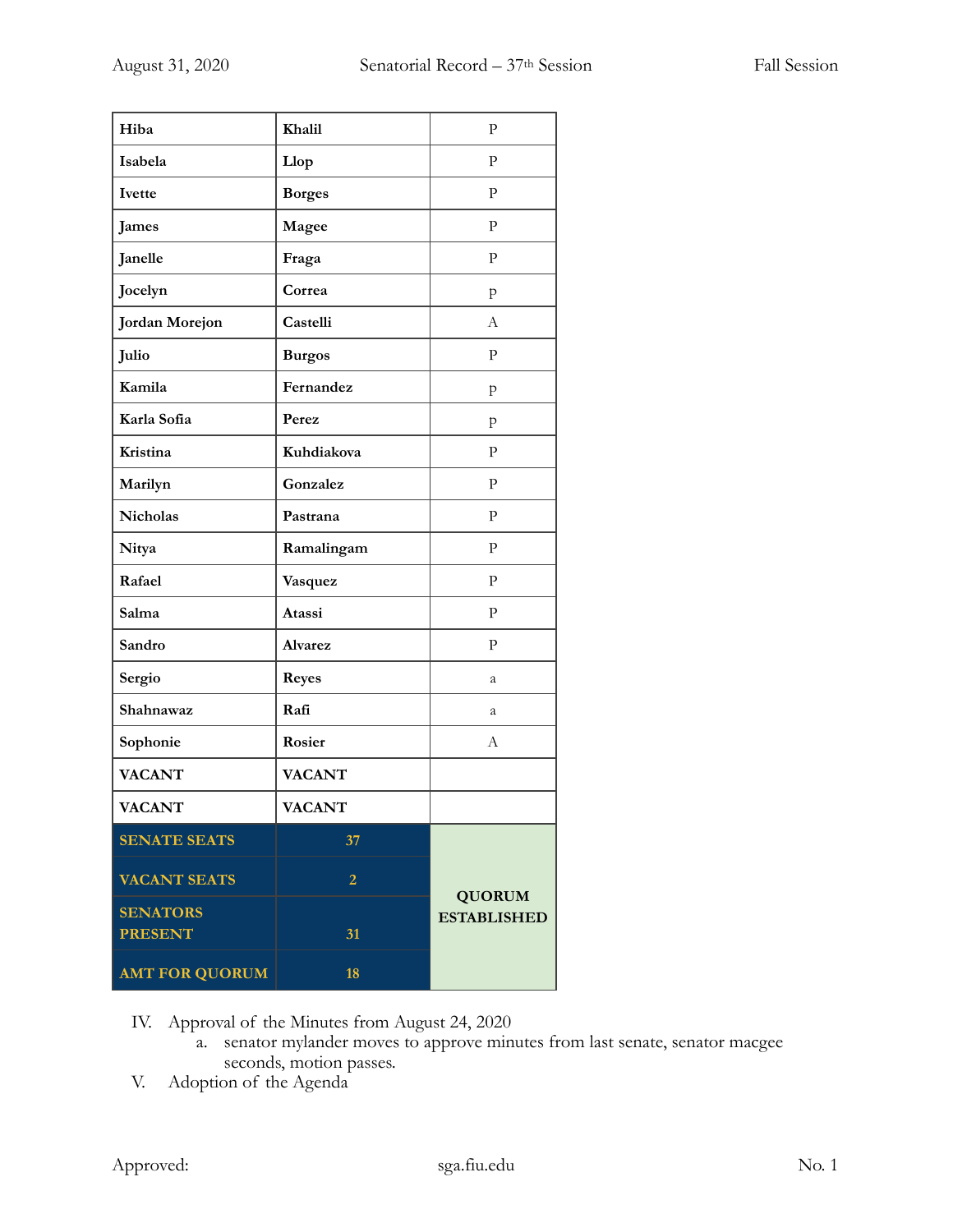- a. senator nylander moves to adopt todays agenda, senator borges seconds. motion passes.
- VI. Invited Speakers
	- a. E-Amigos Virtual Learning: Isabella Perea
	- b. e amigos tutoring was created with the goal of providing virtual tutoring services for free to help students k-12 in our community in order to adjust to distance learning.
	- c. all tutoring services are provided through the virtual learning platform: zoom.
- VII. Committee Reports
	- a. Finance Committee
		- i. awaiting final budget decisions
		- ii. If you have any questions, please contact sgafinance  $(a)$  fiu.edu
	- b. Rules, Legislation, and Judiciary Committee
		- i. updating statutes for summer.
		- ii. If you have any questions, please contact sgarules@fiu.edu
	- c. Operational Review Committee
		- i. new meeting time is from 2-3pm
		- ii. If you have any questions, please contact sgaorc $@$ fiu.edu
	- d. Internal Affairs Committee
		- i. office hours begin this week. if there is trouble in open time clock please send email to the address below.
		- ii. every monday after senate is when our meetings will take place.
		- iii. If you have any questions, please contact sgainternal@fiu.edu
	- e. Student Advocacy Committee
		- i. student advocacy meetings will be happening from 3-4pm on mondays right before senate.
		- ii. sending out contact sheet document in order to create a contact sheet for all of the senators.
		- iii. planning a "meet your dean" event which will be similar to virtual town halls.
		- iv. this event can take place of your mandatory one event attendance requirement. this does not take care of your requirement to host one event.
		- v. If you have any questions, please contact sgaadvocacy@fiu.edu
	- f. Graduate and Professional Students Committee
		- i. planning to do a town hall for all graduate students sometime in october.
		- ii. working on a meet and greet for GPSC
		- iii. If you have any questions, please contact GPSCchair@fiu.edu
	- g. Mental Health Ad Hoc Committee
		- i. first meeting will be tomorrow, most likely will be at 3pm on tuesday
		- ii. If you have any questions, please contact sgahealth $@$ fiu.edu
- VIII.Executive Board Reports
	- a. Senate Speaker Fraga
		- i. Office Hours
			- 1. Submit on Panther Connect
		- ii. Delegation Check in
		- iii. BBC Senators
		- iv. What are your initiatives and goals for this year?
		- i. If you have any questions, please email sgaspeaker@fiu.edu
	- a. Speaker Pro Tempore Gomez
		- ii. If you have any questions, please email sgaprotemp@fiu.edu
	- b. President Valdes